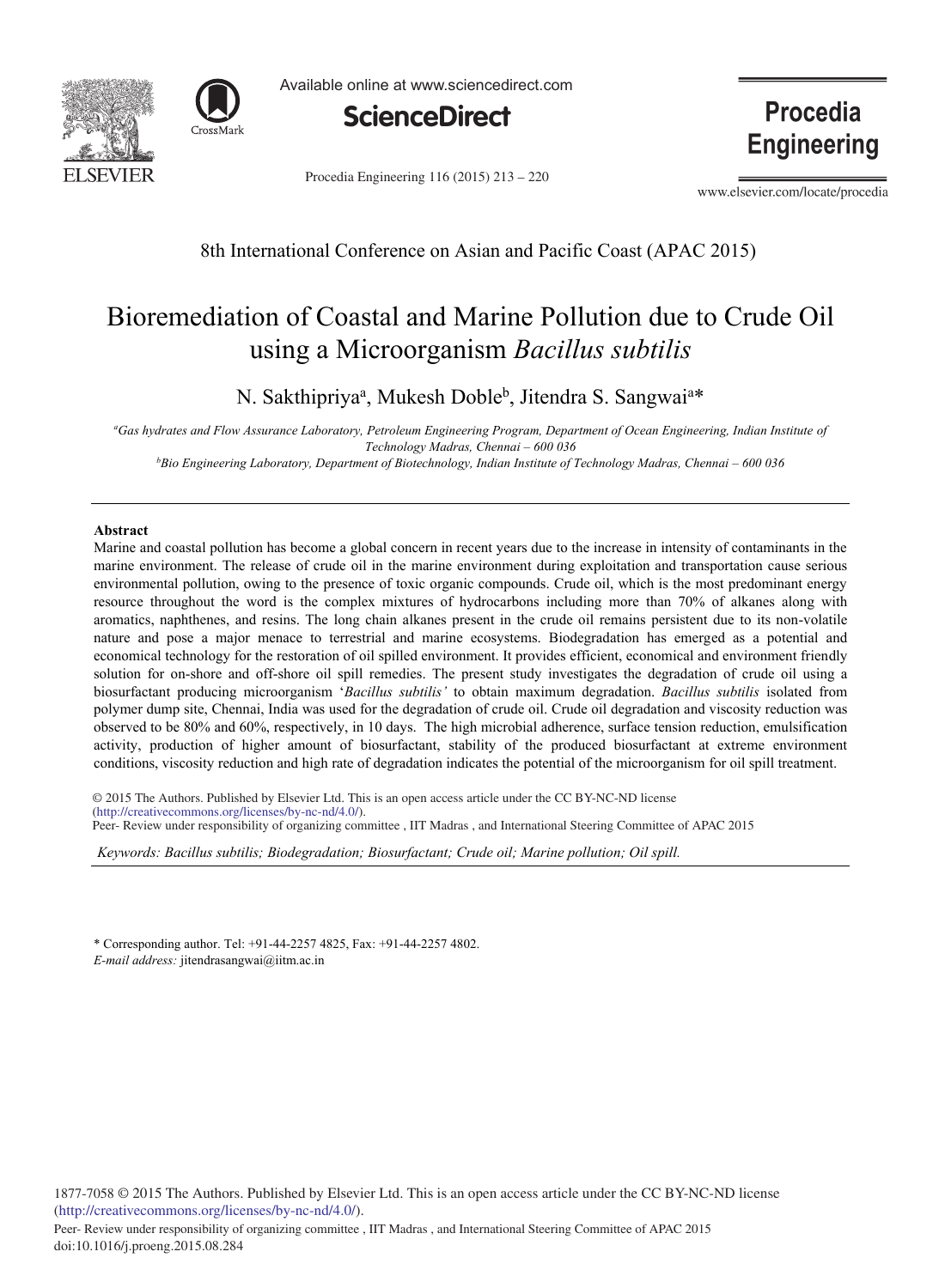## **1. Introduction**

Crude oil is indispensable for world's economy and industrial growth. At present, the petroleum industry has entered into a period of modernization and transition. Due to this industrial development, pollution of seawater by crude oil has been increased and creating a serious issues (Bao et al., 2014). Marine pollution happens when unsustainable components entered into water body causing hostile organisms, diseases and eventually water becomes toxic and affects the marine and terrestrial ecosystem (Shahian et al., 2012). Major sources of marine pollution are spillovers from freight/ bulk ocean carriers. The oil spills generally during the production, transportation and storage in coastal area (Bao et al., 2014). The recent oil spills in the Gulf of Mexico, Montora, and the tanker collision in the Mumbai coast are intense examples.

Several studies have been carried out to address these issues. Microbial degradation of hydrocarbons has gained an attention due to its non-carcinogenic, non-combustible, wide spread and eco-friendly in nature as compared to other conventional methods. Biodegradation removes the petroleum hydrocarbons from the marine environment and restore the oil contaminated ecosystem (Al-Hadhrami, 1995). Generally, crude oil is a complex mixture of hydrocarbons, alkanes, aromatics, asphaltene, and resins. Various bacteria have the ability to use these hydrocarbons as their energy and carbon source and oxidize the petroleum hydrocarbons (Bao et al., 2014). Degradation is the main function of the microbes thereby making the ecosystem well-functioning (Wu et al., 2014). The variety of microbes is available in nature and ensures easy handling, performance and high operational safety for sustainable development and environmental compatibility. In addition, various metabolites such as biosurfactants, fatty acids, alcohols and solvents produced in-situ by microbes solubilize the paraffin fractions, reduces the critical micelle concentration (CMC), interfacial tension and surface tension, improve the remediation (Banat, 1995). Biosurfactants develops the ability of the microbial cells to grow on the hydrophobic (hydrocarbon) substrates and increase their bioavailability (Rosenberg, 1984).

The focus of this work is to study the performance of *Bacillus subtilis* to figure out the changes in the physico-chemical properties for the degradation of waxy crude oil. The potential of *Bacillus subtilis* for oil spill remediation is shown by analyzing the properties, such as, growth of the bacteria on waxy crude oil, interaction of bacteria and the crude oil, biosurfactant production, surface tension, emulsification activity, degradation and viscosity reduction of waxy crude oil.

## **2. Materials and methods**

#### *2.1. Waxy crude oil*

The waxy crude oil was procured from Mehsana oil-field asset, Gujarat, India. Mass fractions of saturates, aromatics, resins and asphaltenes (SARA) in the waxy crude oil used in the experiments are given in Table 1.

Table 1. SARA distribution in crude oil

| Parameter      | Abundance %<br>(w/w) |
|----------------|----------------------|
| Saturates (S)  | $67.75 \pm 3.40$     |
| Aromatics (A)  | $22.66\pm1.10$       |
| Resin(R)       | $8.87\pm0.45$        |
| Asphaltene (A) | $0.72 \pm 0.04$      |

# *2.2. Microorganism and culture condition*

*Bacillus subtilis* YB7 earlier isolated by Arutchelvi et al. (2009) from the polymer dump site, Chennai, India was used for the present work. An aliquot of 1 mL of inoculum was transferred into a production medium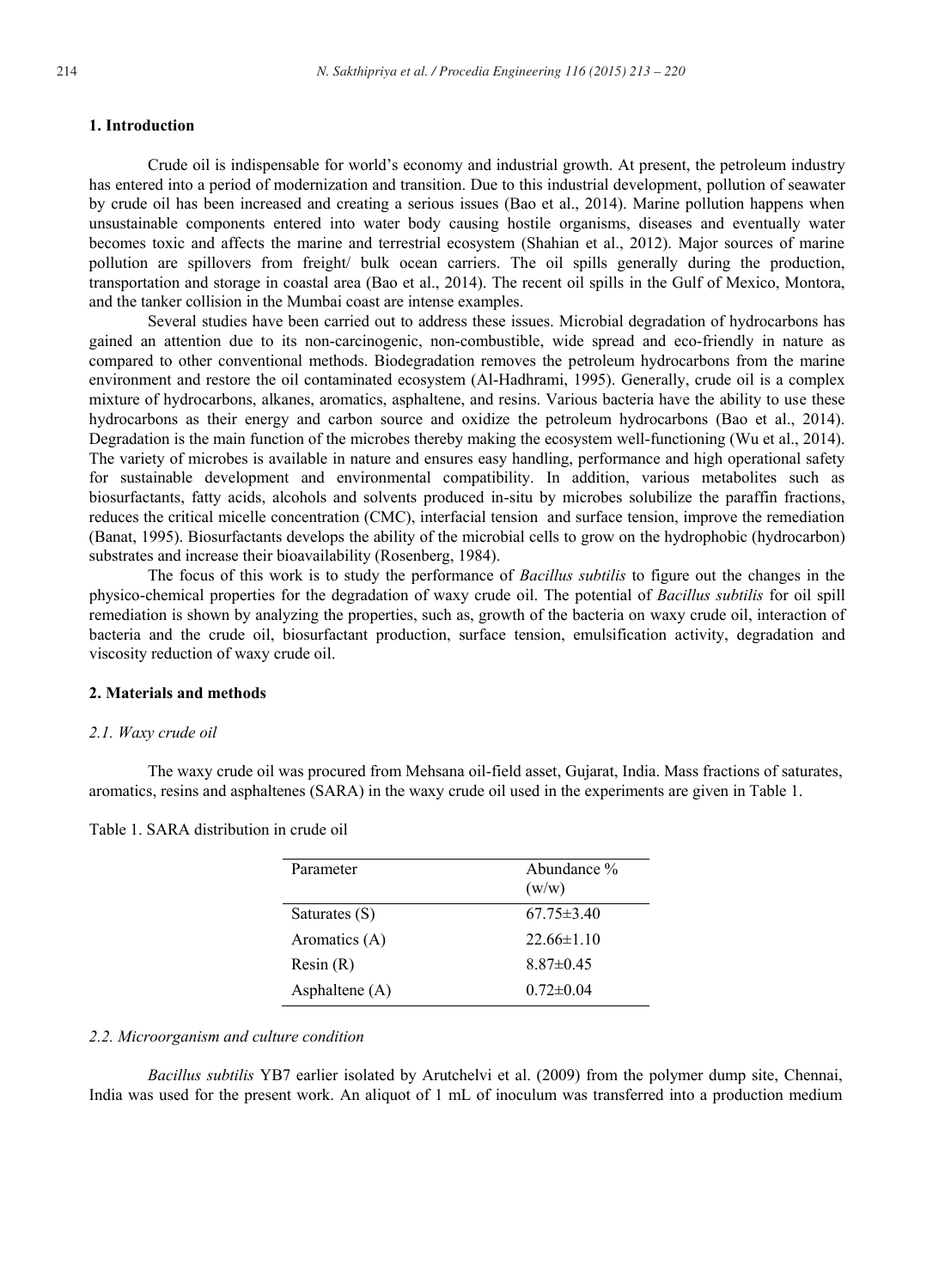along with 2 % ( $v/v$ ) of waxy crude oil in a 250 mL conical flask and was incubated aerobically in a shaker (Orbitek, Scigenics Biotech, India) at a speed of 180 rpm. The incubation was performed at a room temperature. The production medium contained 0.3 g potassium dihydrogen phosphate, 0.6 g disodium hydrogen phosphate, 0.2 g ammonium chloride, 0.5 g sodium chloride, 0.8 g glucose, 0.01 g magnesium sulfate hepta hydrate and 200 mL distilled water. Chemicals with a purity of about 99% were used for the experiments. A flask without crude oil served as a control sample. The samples were collected from the flasks at regular time intervals for determining the growth, surface properties, and viscosity measurement and degradation analysis. Figure 1 shows the various equipments used to infer the biodegradation of waxy crude oil.



Fig. 1. Outline of the biodegradation of crude oil.

## *2.3. Growth analysis*

The growth rate of microorganisms was measured using biomass dry weight and colony forming units (CFU). Biomass dry weight was measured by the procedure reported by Arjol et al. (2014) and CFU was estimated according to the method reported by Tehrani and Herfatmanesh (2015).

# *2.4. Extraction of Biosurfactant*

The culture supernatant after discarding the biomass was by precipitated using 6 N HCl, and the biosurfactant was extracted using dichloromethane. The lower phase was collected, concentrated using a rotary vacuum evaporator (Buchi rota vapor, Switzerland), and weighed after drying.

#### *2.5. Surface tension reduction*

The bacterial cells were removed from the culture by centrifuging (Model 5804 R, Eppendorf, India) for 10 min at 10,000 x g and the biomass free culture supernatant was used for the measurement of surface tension using a tensiometer (model DAC11EA, Data physics, US). The instrument was calibrated against millipore water. Surface tension was determined with the aid of an optimally wettable platinum plate suspended from a precision scale. The platinum plate was oriented perpendicular to the interface of air, and culture supernatant for the attainment of equilibrium. The force exerted on the air–liquid interface is recorded and the equilibrium surface tension was observed using SCAT (Static contact angle tensiometer) software.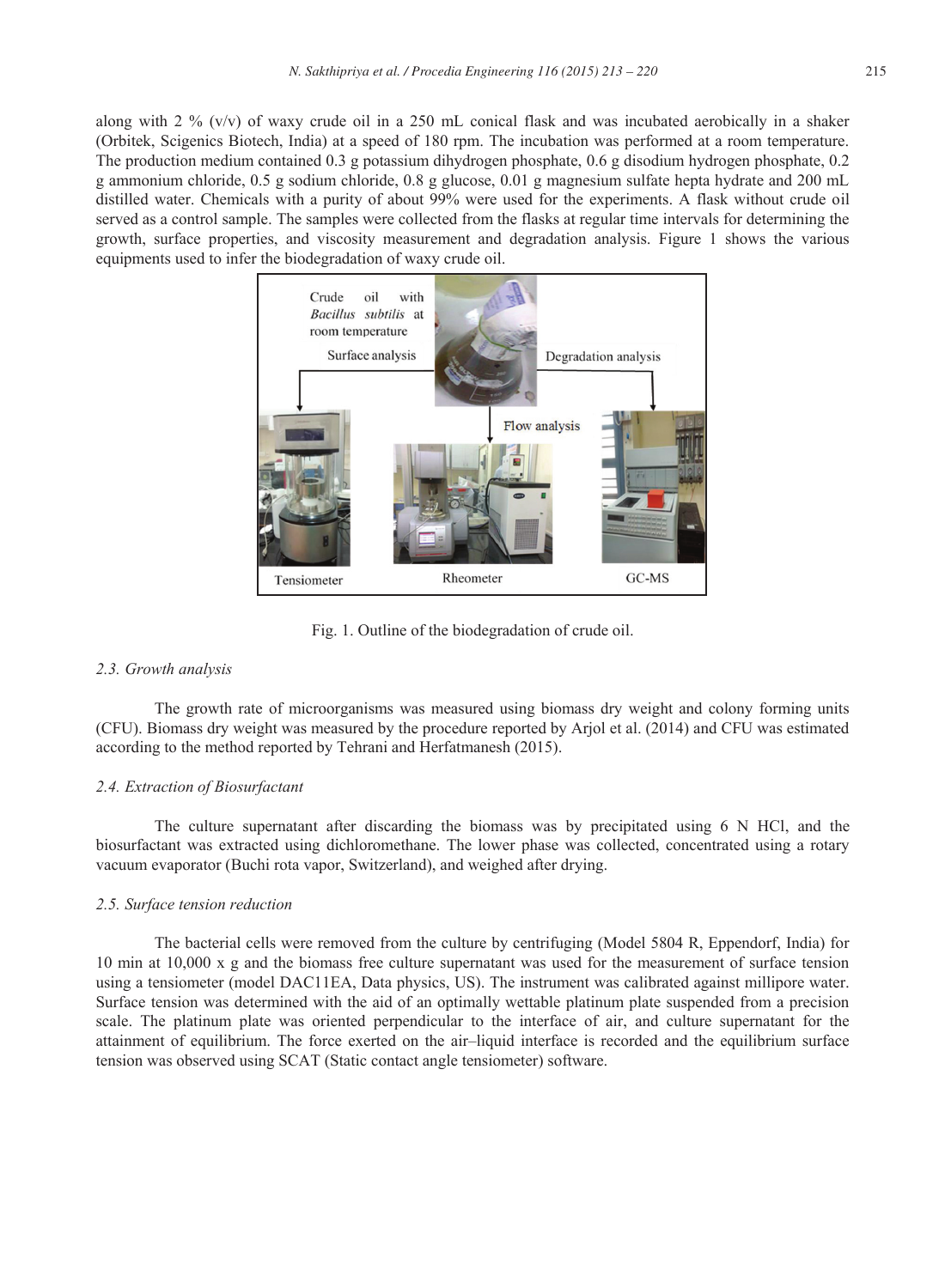## *2.6. Emulsification Activity*

Emulsification activity was measured according to the procedure reported by Cooper and Goldenberg (1987). Kerosene (2 ml) and equal volume of culture broth is taken in the flat bottomed test tube. The mixture was vortexed at high speed for 2 min using agitator and left undisturbed for 24 hour and the height of the emulsion layer and the total mixture was noted. Emulsification activity is given as the ratio of the height of the emulsion layer and the total height of the mixture.

#### *2.7. Bacterial adherence to hydrocarbons (BATH) assay*

The cell surface hydrophobicity (CSH) of the strains were determined according to a reported procedure reported by Ron and Rosenberg (2002). Bacterial cells were removed by centrifugation for 20 min at 12,000  $\times$  g and washed with phosphate buffer to separate the extracellular substances. The removed bacterial cell suspension (4 mL) was mixed with 1 mL of hexadecane in a test tube and vortexed (Spinix vortex shaker, Tarsons, India) for 5 min, and remained undisturbed for 30 min to permit the separation of phases. The optical density of the aqueous layer was measured at a wavelength of 600 nm using a UV spectrophotometer (Model V 550, Jasco, Germany). The CSH of the bacteria was calculated from the optical density of the aqueous phase before (a) and after (b) separation as given below,

$$
CSH = \left[1 - \frac{a}{b}\right] \times 100\%
$$
\n<sup>(1)</sup>

#### *2.8. Viscosity measurement*

Viscosity of waxy crude oil throughout the period of degradation was measured by a rheometer (Anton Parr Modular Compact Rheometer (MCR 52), Austria) fitted with double gap geometry (concentric cylinder system). The bacterial cells were centrifuged at room temperature for 10 min at  $10000 \times g$  and the bacteria free culture supernatant was tested for the viscosity reduction. The rheometer was attached with the water bath to study the variation of viscosity as a function of temperature.

#### *2.9. Extraction of residual hydrocarbons*

The degraded waxy crude oil from the culture supernatant was extracted using ethyl acetate and the solvent phase was evaporated to dryness using a rotary vacuum evaporator (R-210 rotavapor, Buchi, Switzerland). The dried extract was then concentrated using ethyl acetate. The concentrated extract was analyzed by Gas chromatography-mass spectroscopy (GC-MS) (JEOL, USA). The GC-MS instrument was functioned in the selective ion monitoring mode. The instrument was fitted with HP 5MS capillary column of medium polarity. Helium was used as a carrier gas at a flow rate of 1 mL/min. The sample  $(1 \mu L)$  was injected at the flow rate of 4 mL/min and the purge flow rate was 3 mL/min. The injector and interface temperatures were maintained at 220 and 350˚C, respectively.

# **3. Results and discussions**

#### *3.1. Bacterial growth*

Growth of the bacteria is the primary requirement to carry out biodegradation. The microbial population directly accounts the production of biosurfactant accountable for aiding the hydrocarbon degradation. Figure 2 shows the growth of *Bacillus subtilis* on waxy crude oil at room temperature. The biomass dry weight reaches 2.11 g/L when the CFU reaches the maximum, and the steady state was achieved further. It is inferred that the growth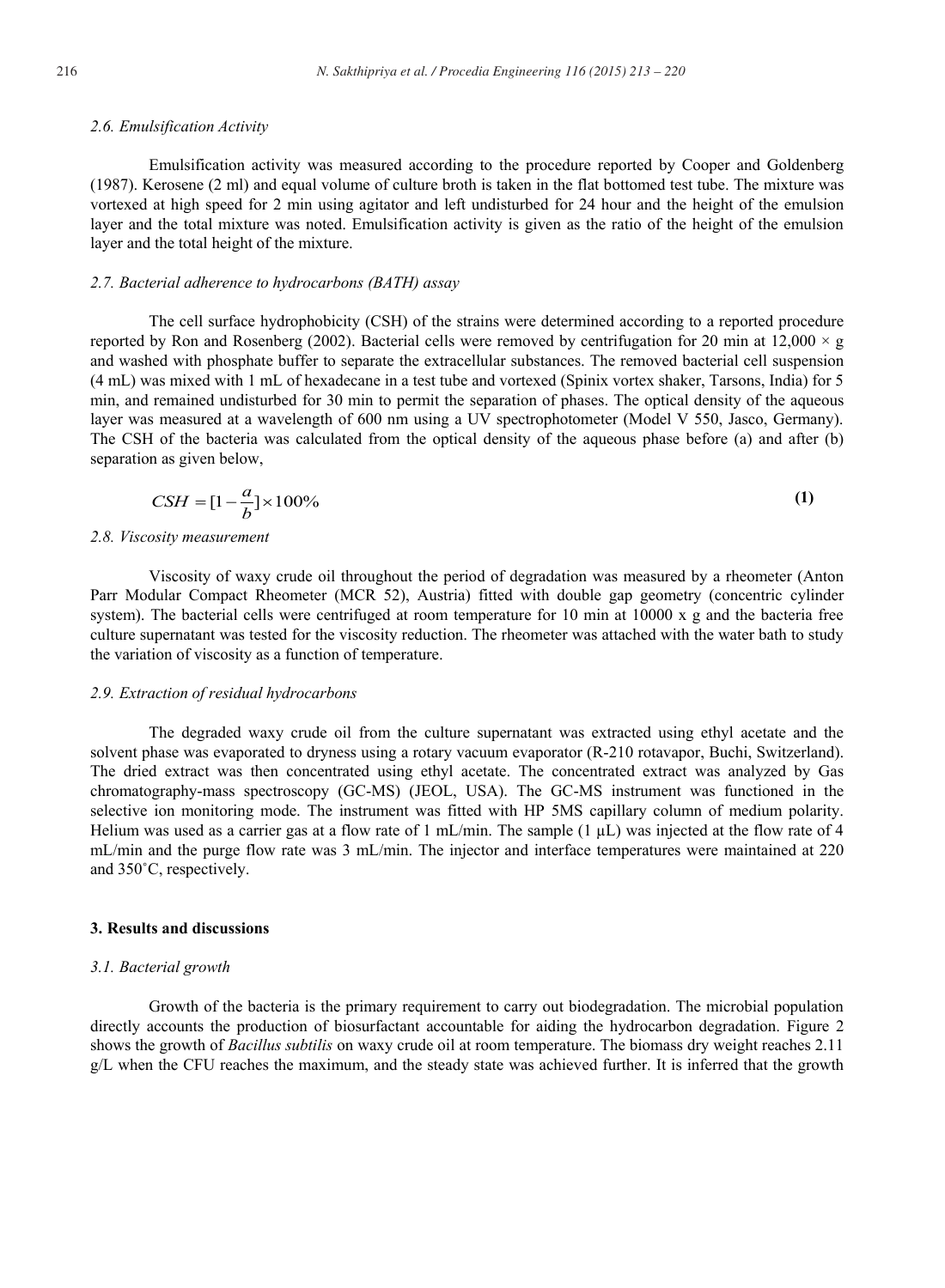was increased upto day 12 and maintained till day 15 and decreased thereafter. CFU attains the maximum value of  $28\times10^6$ /mL of the bacterial culture.



Fig. 2. Growth of *Bacillus subtilis* on waxy crude oil

*3.2. Production and properties of biosurfactant*



Fig. 3. (a) Production and properties of biosurfactant; (b) Bacterial adherence to waxy crude oil.

The use of biosurfactants has been observed to improve the crude oil degradation (Batista et al., 2007). Biosurfactants emulsifies hydrocarbons present in the crude oil, and increases the water solubility, decreases surface tension and increases the displacement of oily substances from the porous medium (Banat, 1995). Figure 3a shows the production of biosurfactant as a function of time. The biosurfactant production was observed to be 0.98 g/L in 1 day, and maximum 4.1 g/L in 10 days. The production of biosurfactants was also confirmed by the observed reduction in surface tension and increase in emulsification in waxy crude oil culture. Surface tension is reduced to 25 mN/m in 10 days and 21 mN/m in 20 days and there was no further change (Figure 3a).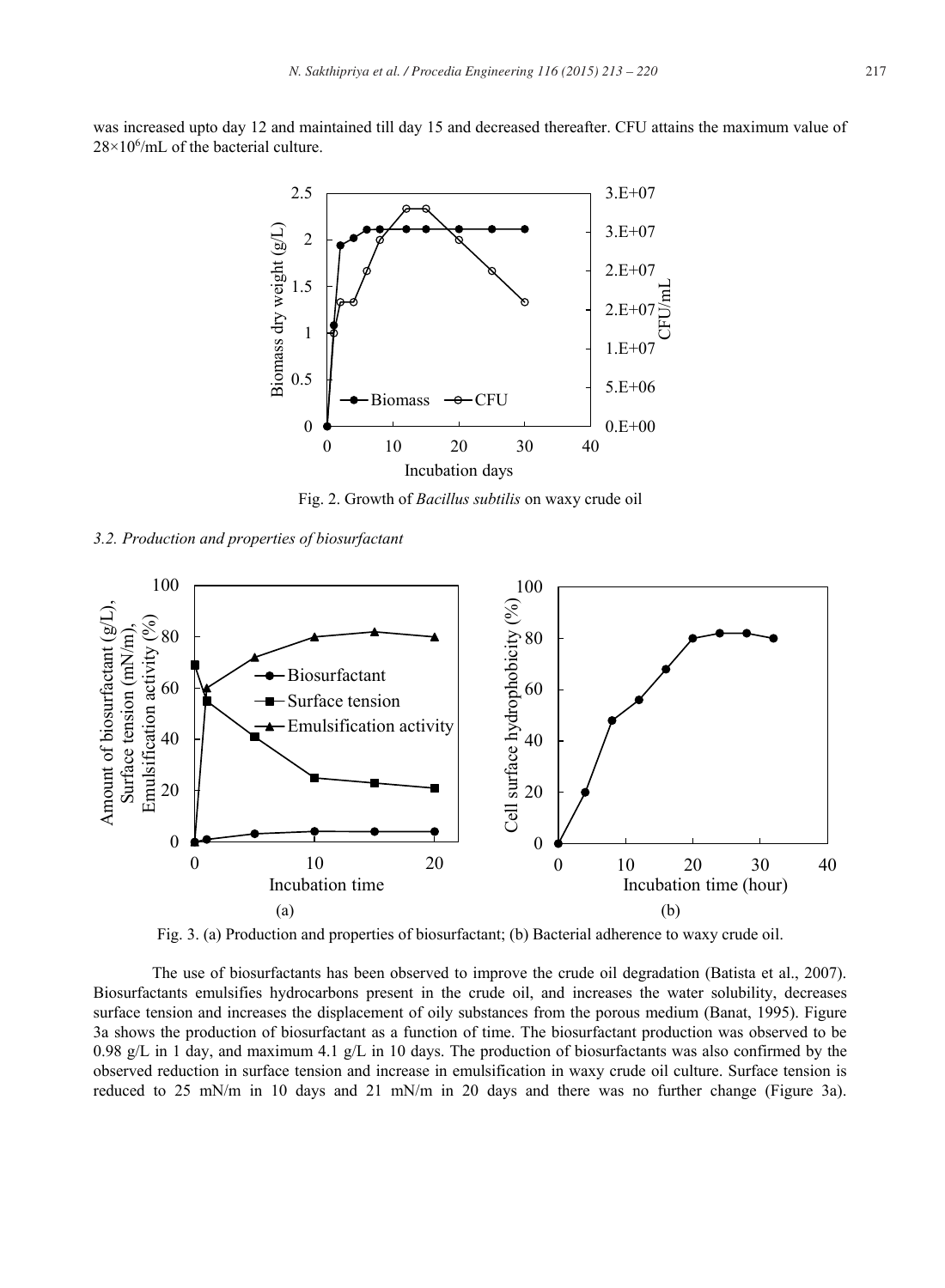Emulsification activity was conducted to check the interaction of biosurfactant with crude oil and other hydrocarbons. Typically, microbial degradation increases with increase in the emulsification activity since the latter provides better contact with the crude oil and water interface. In 1 day**,** 60% of emulsification was observed, while maximum 82% was achieved in 15 days (Figure 3a).

Variation of CSH with incubation period is shown in Figure 3b. The CSH was observed to be 82% in one day and subsequently reached the steady state. CSH is an indication of the potential of bacteria to grow on the hydrophobic substrates (Chakraborty et al., 2010). Biodegradation is usually hindered due to inadequate bioavailability of the hydrophobic substances to microorganisms. The biosurfactant produced by the bacteria behaves as a bond between bacteria and crude oil, and supports connection of the microbe to the hydrocarbon substrate, and increases CSH (Xia et al., 2013). The experimental results reveal that the biosurfactant produced in the presence of waxy crude oil can enhance the interaction between bacterial cell and crude oil, thereby speeding up the degradation.

## *3.3. Viscosity reduction and degradation analysis of waxy crude oil*

Figure 4 shows the viscosity reduction of waxy crude oil during the degradation process by *Bacillus subtilis* at room temperature. It is observed that the treatment of waxy crude oil with the bacteria enhanced the fluidity of crude oil. The viscosity reduction is found to be around 25% in one day and reached about 60% in 8 days, and attained a steady state thereafter. The more reduction of viscosity was observed between days 4 to 8. This is due to the reason that the bacteria has attained the maximum growth during that period.



Fig. 4. Viscosity reduction of waxy crude oil throughout the degradation.

Figure 5 shows the waxy crude oil degradation and bacterial count as a function of time. It is observed that the degradation rate of crude oil increased along with the increase in incubation time. Degradation of waxy crude oil was observed to be 62% in 1 day and 80% after 10 days, and did not change thereafter. The degradation rate grew rapidly between day 1 and 10. However, the degradation rate did not increase after day 10. At day 10, the bacterial count has reached the maximum of  $28\times10^6$  CFU/mL, and the same was maintained for a week and decreased thereafter. The degradation of crude oil follows the same trend as microbial growth. According to Bordenave et al. (2007) the individual bacteria could metabolize the crude oil only to a limited hydrocarbons and the complete biodegradation requires mixture of different bacterial groups. In contrast to this, the results reveal that the individual *Bacillus subtilis* could degrade wide range of hydrocarbons present in the crude oil.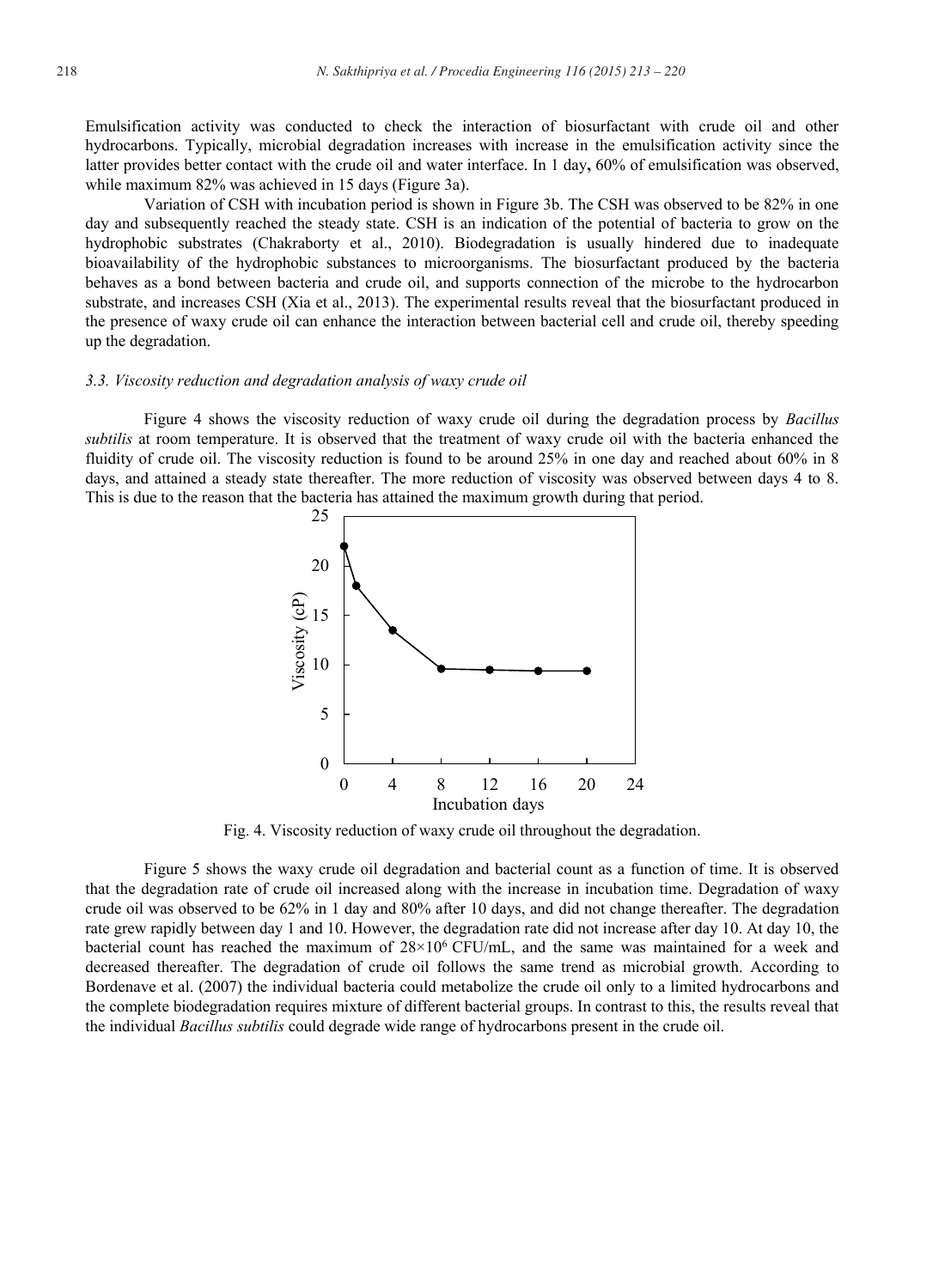

Fig. 5. Gas chromatograms before and after degradation of waxy crude oil using *Bacillus subtilis.*